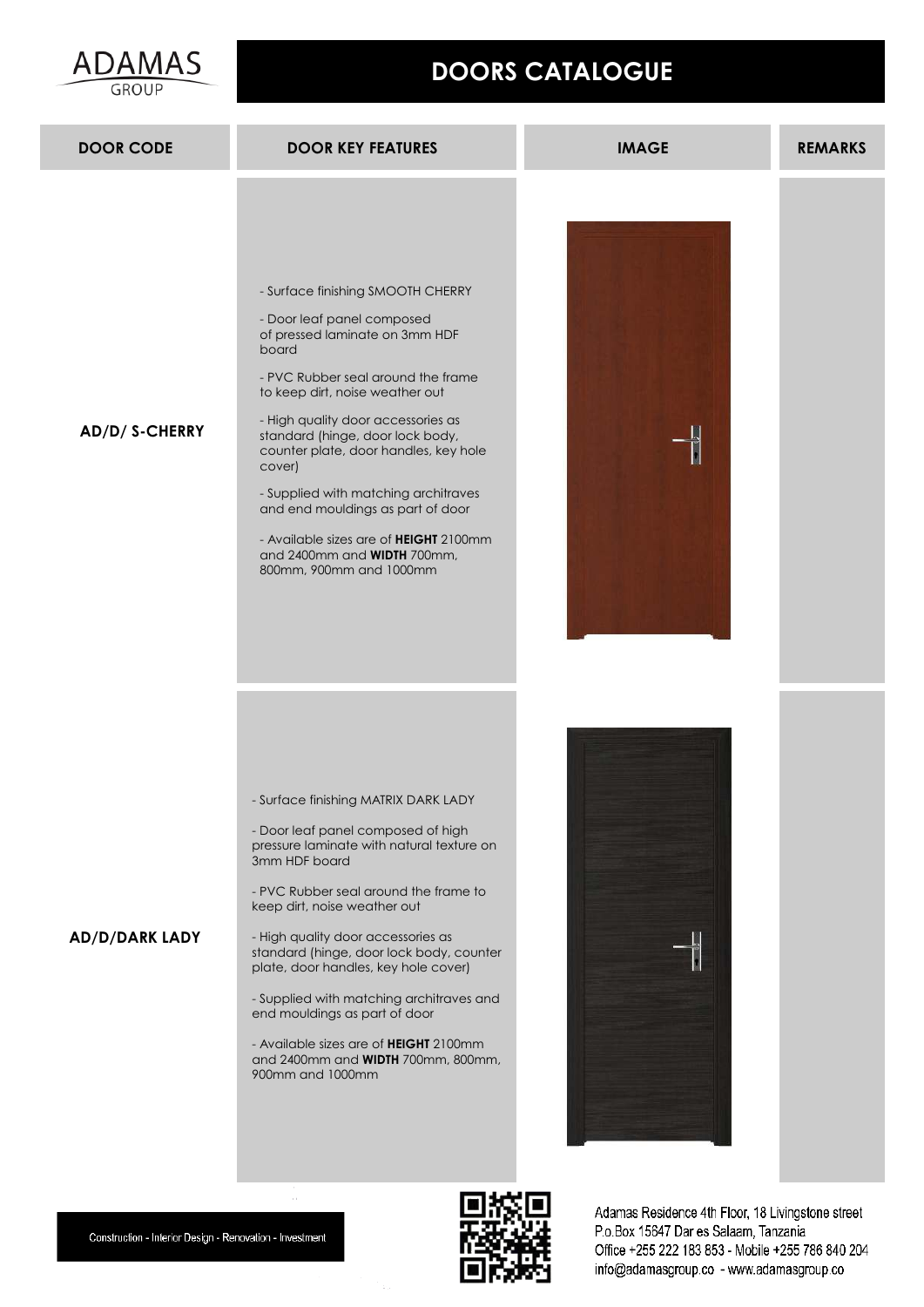



Construction - Interior Design - Renovation - Investment

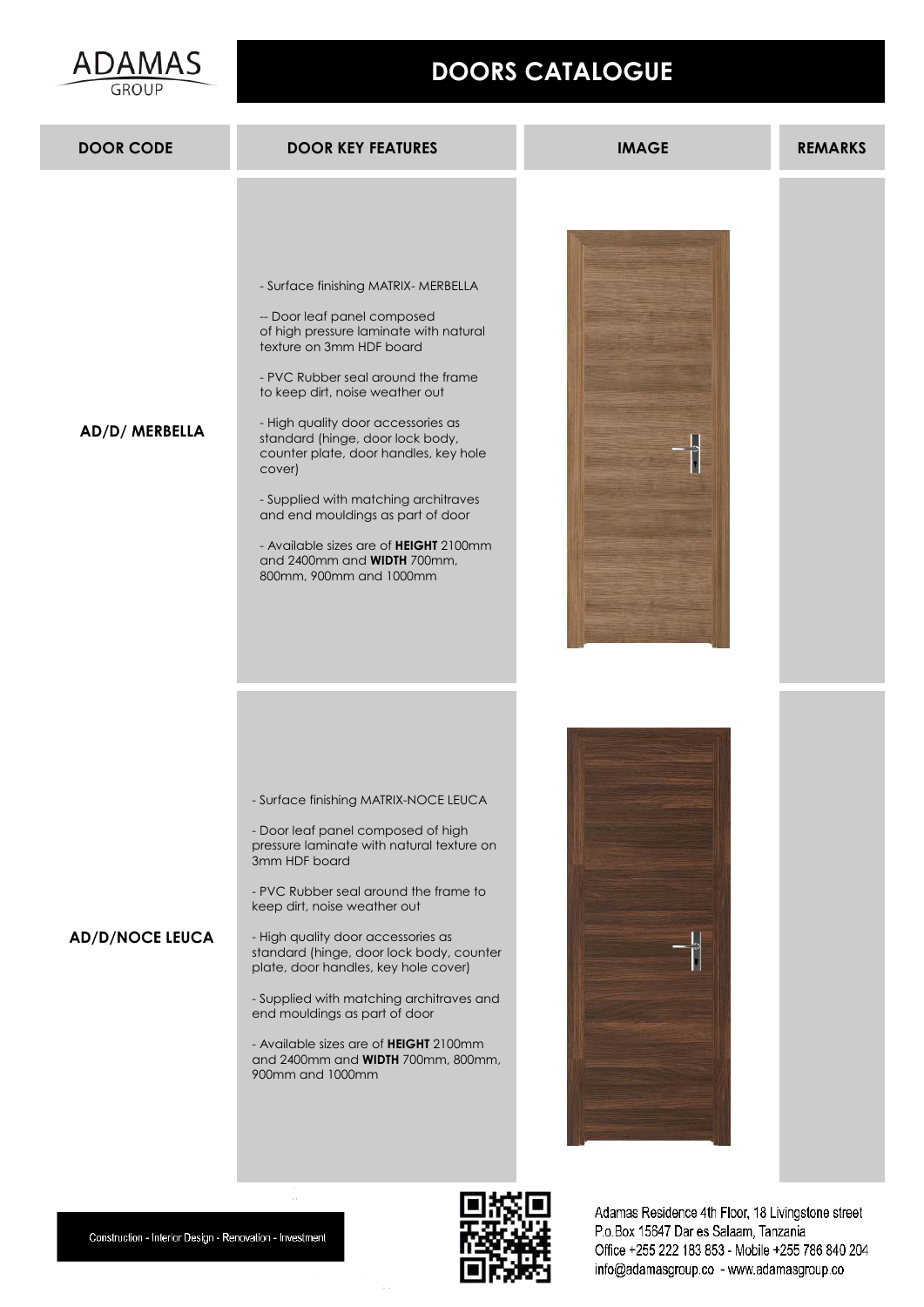



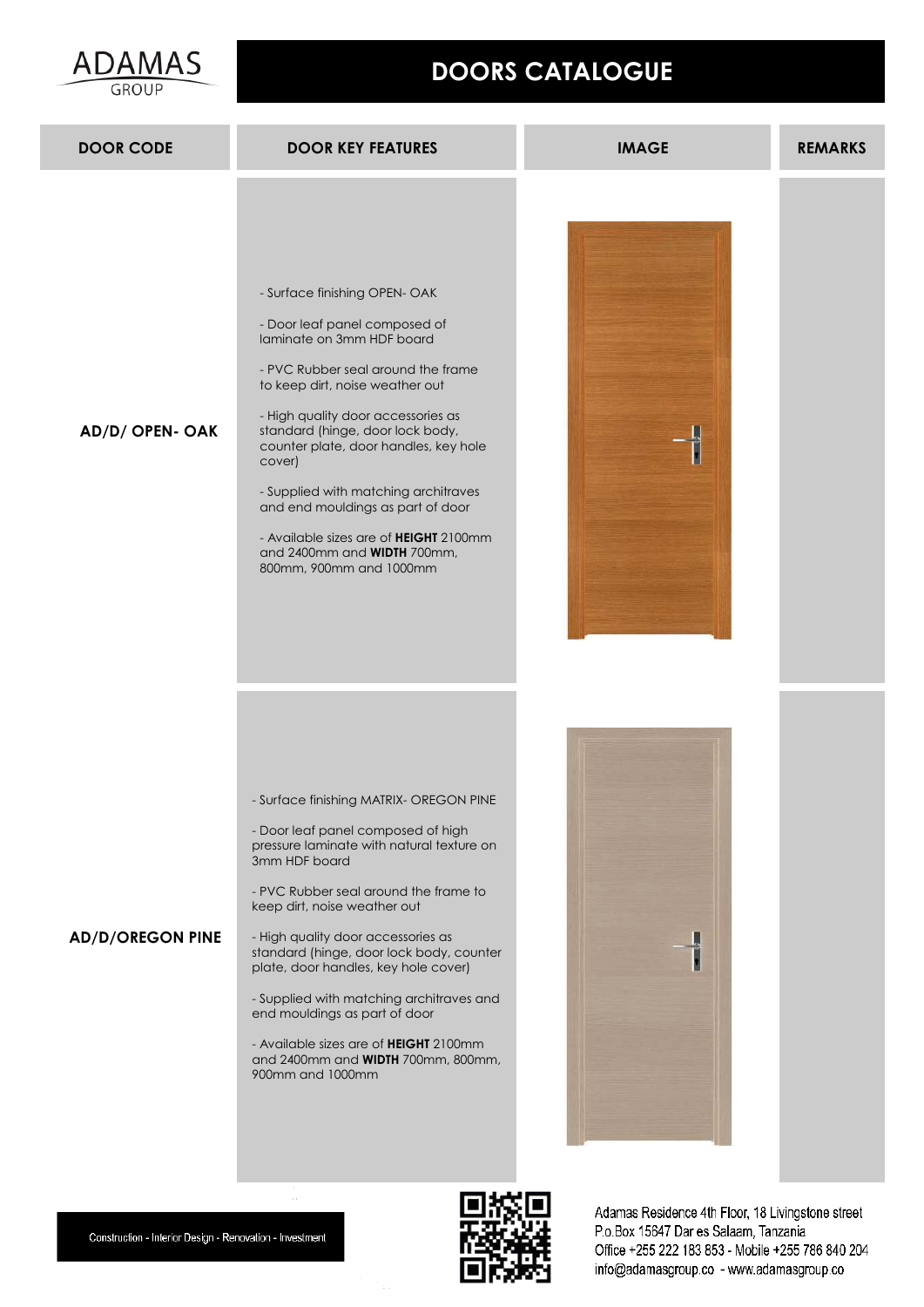



ADAMAS



P.o.Box 15647 Dar es Salaam, Tanzania Office +255 222 183 853 - Mobile +255 786 840 204 info@adamasgroup.co - www.adamasgroup.co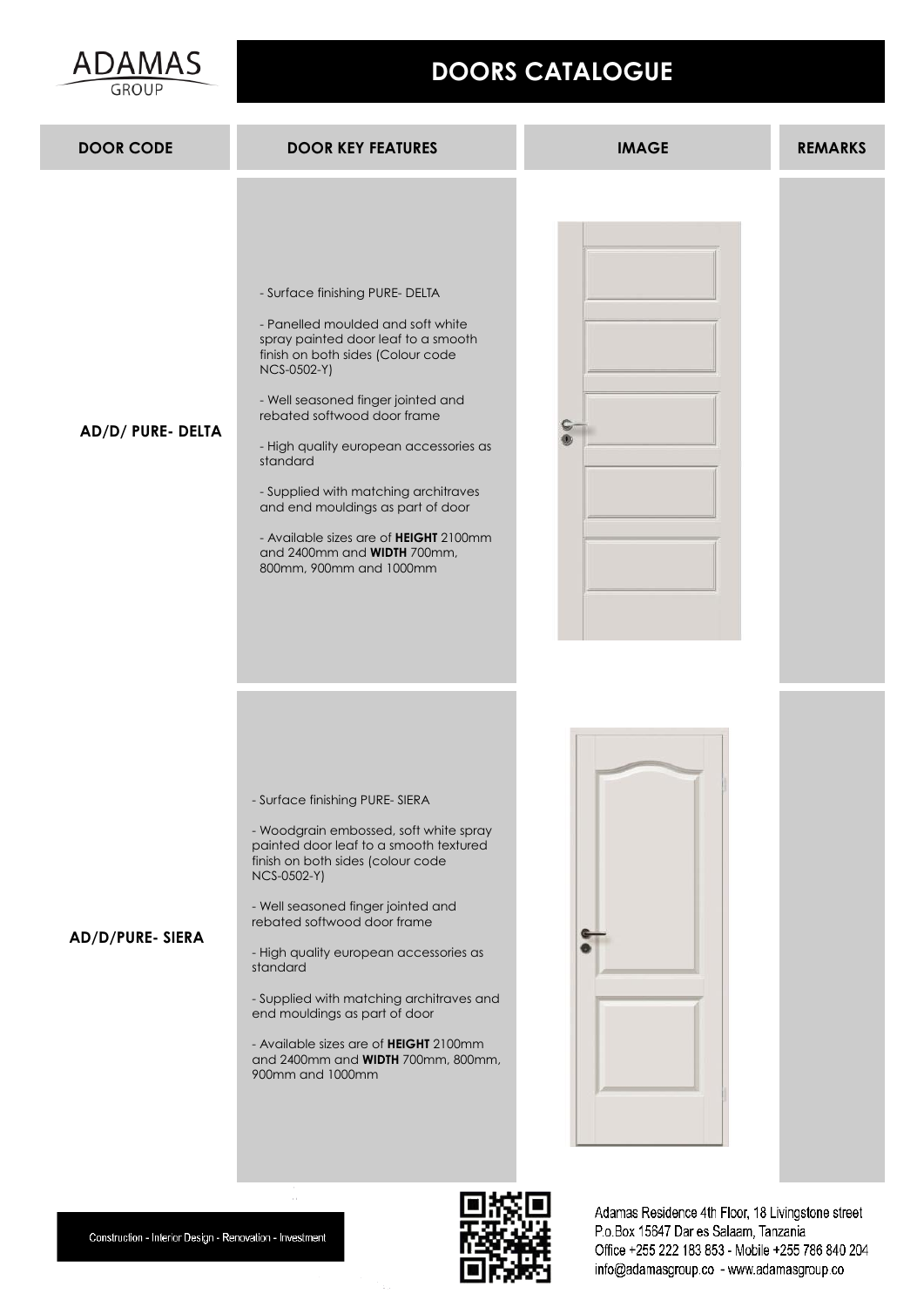